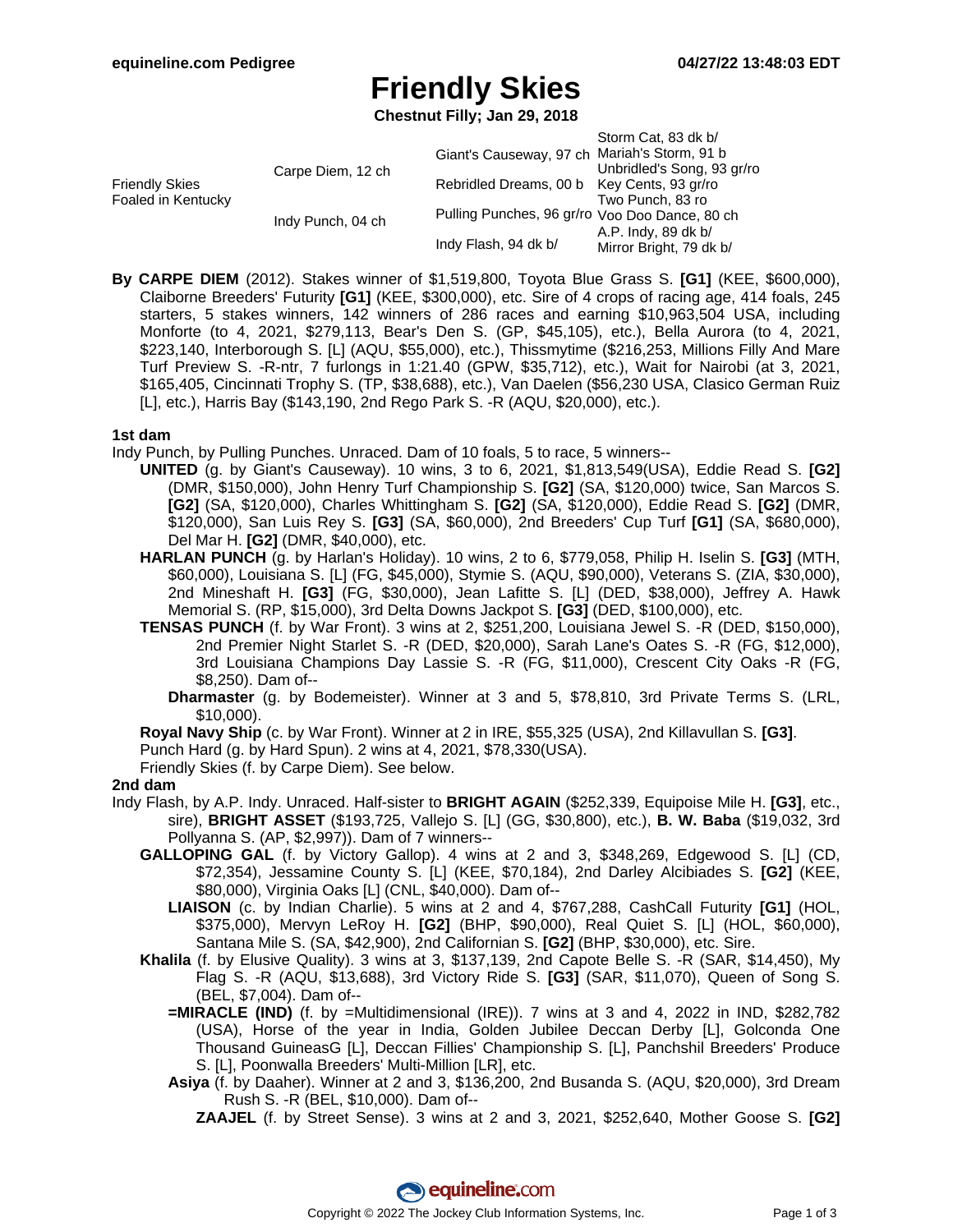## **Friendly Skies**

**Chestnut Filly; Jan 29, 2018**

- (BEL, \$137,500), Forward Gal S. **[G3]** (GP, \$60,140).
- **Ajaaweed** (c. by Curlin). Winner at 2, placed at 4, 2021, \$173,272, 2nd Remsen S. **[G2]** (AQU, \$50,000), Flat Out S. [L] (BEL, \$20,000), 3rd Sam F. Davis S. **[G3]** (TAM, \$20,000).
- =Majestic Opinion (IND) (f. by Dixie Union). Winner at 3 in IND. Dam of--
	- **=IMPERIAL POWER (IND)** (c. by =Multidimensional (IRE)). 2 wins at 3, 2022 in IND, \$69,914 (USA), Tetrasoft Bangalore Winter Million [L], Shapoorji Pallonji Breeders' Juvenile Colts' Championship [LR], 2nd Poonawalla Breeders' Multi-Million [LR].
	- **=ETERNAL BLAZE (IND)** (f. by =Multidimensional (IRE)). Winner at 3, placed at 4, 2022 in IND, \$35,226 (USA), Bangalore One Thousand Guineas [LR], 3rd Maj. P. K. Mehra Memorial Super Mile Cup [LR], Bangalore Oaks [LR].
- Hard Drive (g. by Hard Spun). 7 wins, 3 to 7, \$141,840.
- Storm Rush (f. by Stormy Atlantic). 3 wins at 3 and 4, \$102,512.
- Twelve Inches (g. by Roman Ruler). Winner at 3, \$36,560.
- Grand Flash (g. by Grand Slam). Winner at 3 and 5, \$22,190.
- Roheryn Strider (g. by Aragorn (IRE)). Winner at 4, \$18,800.
- =Indy-Office (BRZ) (f. by =Holy Roman Emperor (IRE)). Placed at 3 in BRZ, \$4,795 (USA). Producer.
- Helluvahullabaloo (c. by Wild Again). Placed at 4, \$3,090. Sire.
- Indy Punch (f. by Pulling Punches). See above.
- Diamond Ruby (f. by Rubiano). Unplaced. Dam of--
	- **TAURINA** (f. by Sudden Thunder). 9 wins, 2 to 4, \$114,548, Clasico Antonio R. Matos [LR], 2nd Clasico Eugenio Maria de Hostos [LR], 3rd Clasico Dia de Reyes S. [LR], Clasico Constitucion S. [LR]. Producer.

#### **3rd dam**

- Mirror Bright, by Gleaming. Unraced. Half-sister to **Our Little Margie** (\$129,119, 2nd Spinaway S. **[G1]**, etc.). Dam of 6 winners--
	- **BRIGHT AGAIN** (c. by Wild Again). 5 wins, 2 to 4, \$252,339, Equipoise Mile H. **[G3]**, 2nd Jim Beam S. **[G2]**, Ben Ali S. **[G3]**, Hawthorne Juvenile S. [L] (HAW, \$21,050). Sire.
	- **BRIGHT ASSET** (f. by Private Account). 5 wins, 2 to 5, \$193,725, Vallejo S. [L] (GG, \$30,800), 3rd Bay Meadows Oaks [L] (BM, \$15,000), Autumn Days H. [L] (SA, \$11,250), Admirably H. [L] (SA, \$7,500). Dam of--
		- Stormy Monday (f. by Storm Cat). Winner at 3, \$38,400. Dam of--
			- **PINKARELLA** (f. by Malibu Moon). 4 wins, 2 to 4, \$258,300, Sugar Maple S. [L] (CT, \$150,000), 2nd Phoenix Gold Cup H. [L] (TUP, \$15,000), 3rd Santa Paula S. **[G3]** (SA, \$12,000). Producer.
			- **Fun Finder** (f. by Cross Traffic). Winner at 2 and 5, 2021, \$99,471, 2nd Maxim Crane Works Bourbonette Oaks [L] (TP, \$18,800).
			- Stormy Tuesday (f. by Malibu Moon). 3 wins at 3 and 4, \$54,248. Dam of--
				- **El Kurdo** (c. by Giacomo). 21 wins, 2 to 7 in PER and ECU, placed at 6 and 7 in NA , \$78,021 (USA), Horse of the year 3 times in Ecuador, Champion imported sprinter in Ecuador, Champion imported older horse 3 times in Ecuador, Champion imported Stayer in Ecuador, 2nd Clasico Asociacion de Propietarios de Caballos de Carrera del Peru **[G3]**, Invitational Cup S. -R (GP, \$18,240), Invitational Cup S. -R (GP, \$15,500).

**B. W. Baba** (f. by Raja Baba). Winner at 2, \$19,032, 3rd Pollyanna S. (AP, \$2,997). Producer.

- Mustbeabeauty (f. by Dixieland Band). Winner at 3, \$29,315. Dam of--
- **Beat the Band** (f. by Lord Avie). 4 wins, 3 to 5, \$196,420, 2nd Lighthouse S. (MTH, \$12,000), 3rd Slavic Light S. (DEL, \$6,534), Prime Rewards S. -R (DED, \$5,500). Producer.
- =Milky Bath (ARG) (f. by Miswaki). Winner at 3 and 4 in ARG. Dam of--
- **=Akbar (ARG)** (c. by Honour and Glory). Winner at 2 and 5 in ARG, \$38,008 (USA), 3rd Miguel Cane **[G2]**.
- Brighto (g. by Secreto). 4 wins at 4 and 6, \$18,914.
- Wild Reflection (g. by Wild Again). Placed, 2 to 4, \$23,636.
- Bright Bertha (f. by Best Turn). Placed in 2 starts at 2 and 3, \$5,100.
- Indy Flash (f. by A.P. Indy). See above.
- Wild Briar (f. by Wild Again). Unraced. Dam of--
	- **Wild Ms. Pinke** (f. by Chimes Band). 2 wins at 2, \$80,564, 2nd La Senora H. -R (SUN, \$25,625).